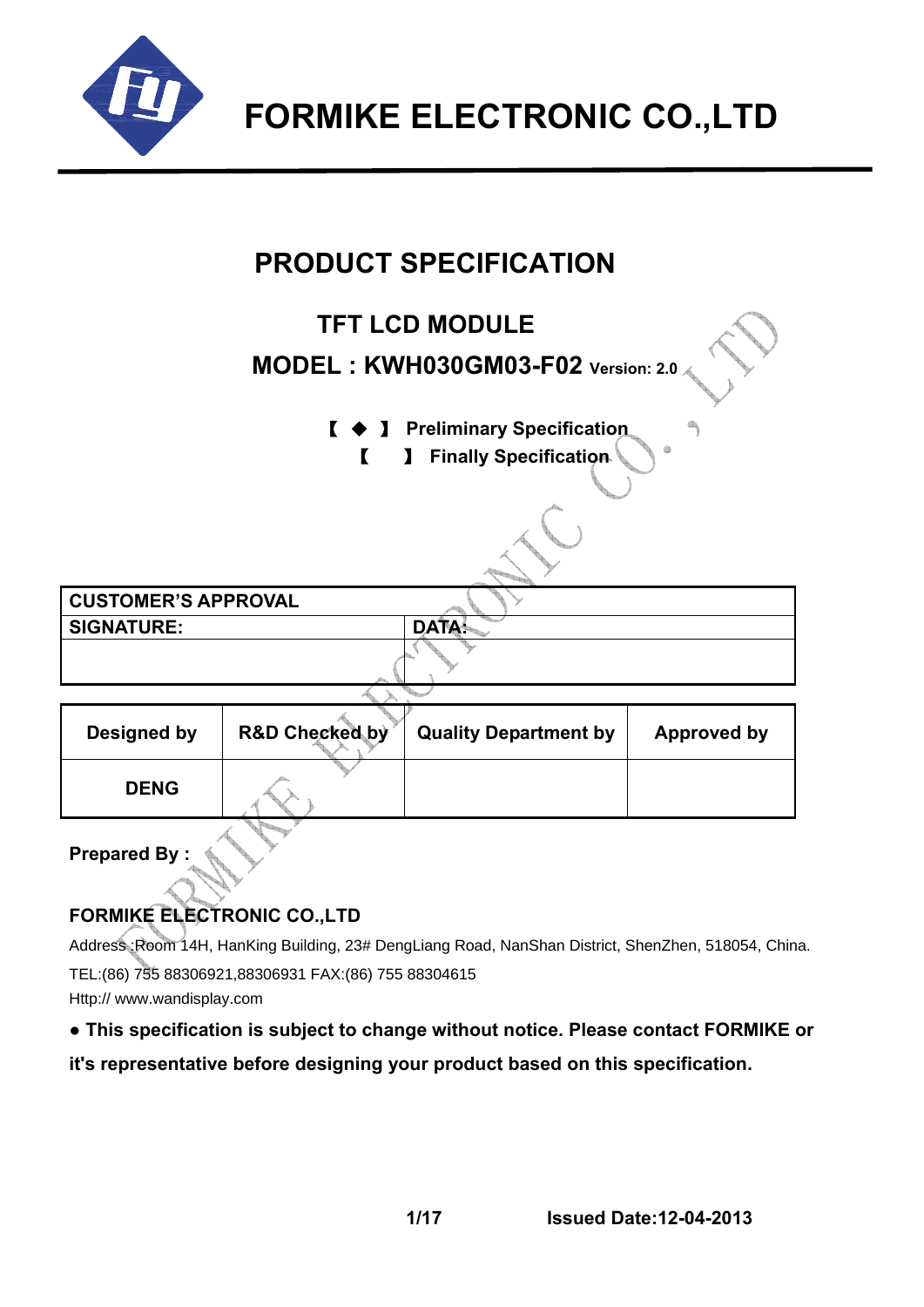

# Revision record

| VEV NO. | <b>REV DATE</b> | <b>CONTENTS</b>                    | Note   |
|---------|-----------------|------------------------------------|--------|
| V1.0    | 2012-08-12      | <b>NEW ISSUE</b>                   |        |
| V2.0    | 2013-04-12      | Modify The Pin description (33-40) | PAGE 6 |
|         |                 |                                    |        |
|         |                 |                                    |        |
|         |                 |                                    |        |
|         |                 | 4                                  |        |
|         |                 | $\qquad \qquad \oplus$             |        |
|         |                 |                                    |        |
|         |                 |                                    |        |
|         |                 |                                    |        |
|         |                 |                                    |        |
|         |                 |                                    |        |
|         |                 |                                    |        |
|         |                 |                                    |        |
|         |                 |                                    |        |
|         |                 |                                    |        |
|         |                 |                                    |        |
|         |                 |                                    |        |
|         |                 |                                    |        |
|         |                 |                                    |        |
|         |                 |                                    |        |
|         |                 |                                    |        |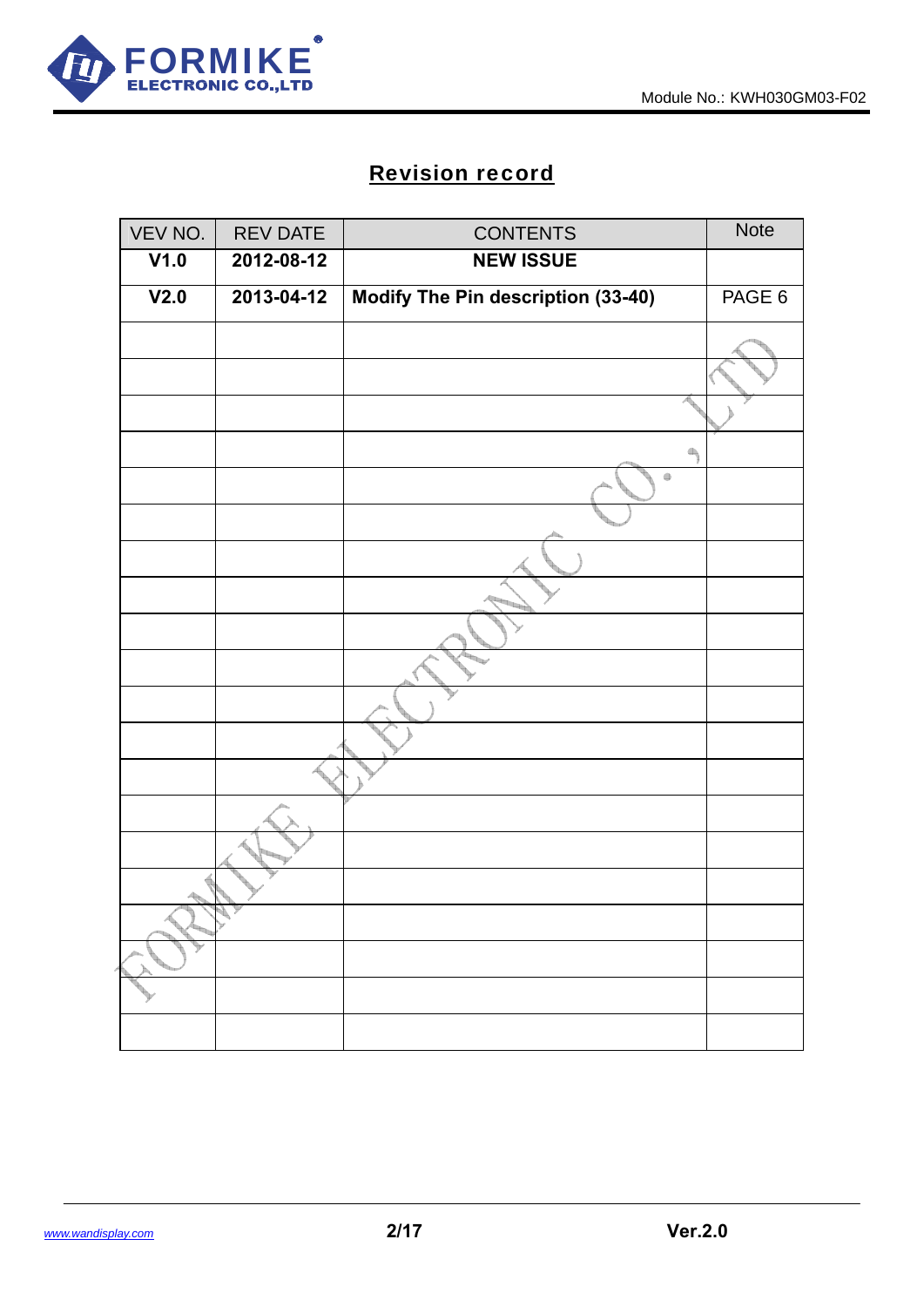

# **Table Of Contents**

| <b>List</b>             | <b>Description</b>                             | Page No.                |
|-------------------------|------------------------------------------------|-------------------------|
| $\boldsymbol{0}$        | <b>Cover</b>                                   | 1                       |
| 0                       | <b>Revision Record</b>                         | $\overline{2}$          |
| $\mathbf 0$             | <b>Table Of Contents</b>                       | $\overline{3}$          |
| 1                       | <b>General Description</b>                     | $\overline{\mathbf{4}}$ |
| $\overline{2}$          | <b>External Dimensions</b>                     | 5                       |
| $\overline{3}$          | a<br><b>Interface Description</b>              | 6                       |
| $\overline{\mathbf{4}}$ | <b>Absolute Maximum Ratings</b>                | $\overline{7}$          |
| 5                       | <b>Electrical Characteristics</b>              | $\overline{7}$          |
| 6                       | <b>Timing Characteristics</b>                  | 9                       |
| $\overline{7}$          | <b>Backlight Characteristics</b>               | 11                      |
| 8                       | <b>Optical Characteristics</b>                 | 12                      |
| 9                       | <b>Reliability Test Conditions And Methods</b> | 14                      |
| 10                      | <b>Inspection Standard</b>                     | 15                      |
| 11                      | <b>Handling Precautions</b>                    | 16                      |
| 12                      | <b>Precaution For Use</b>                      | 17                      |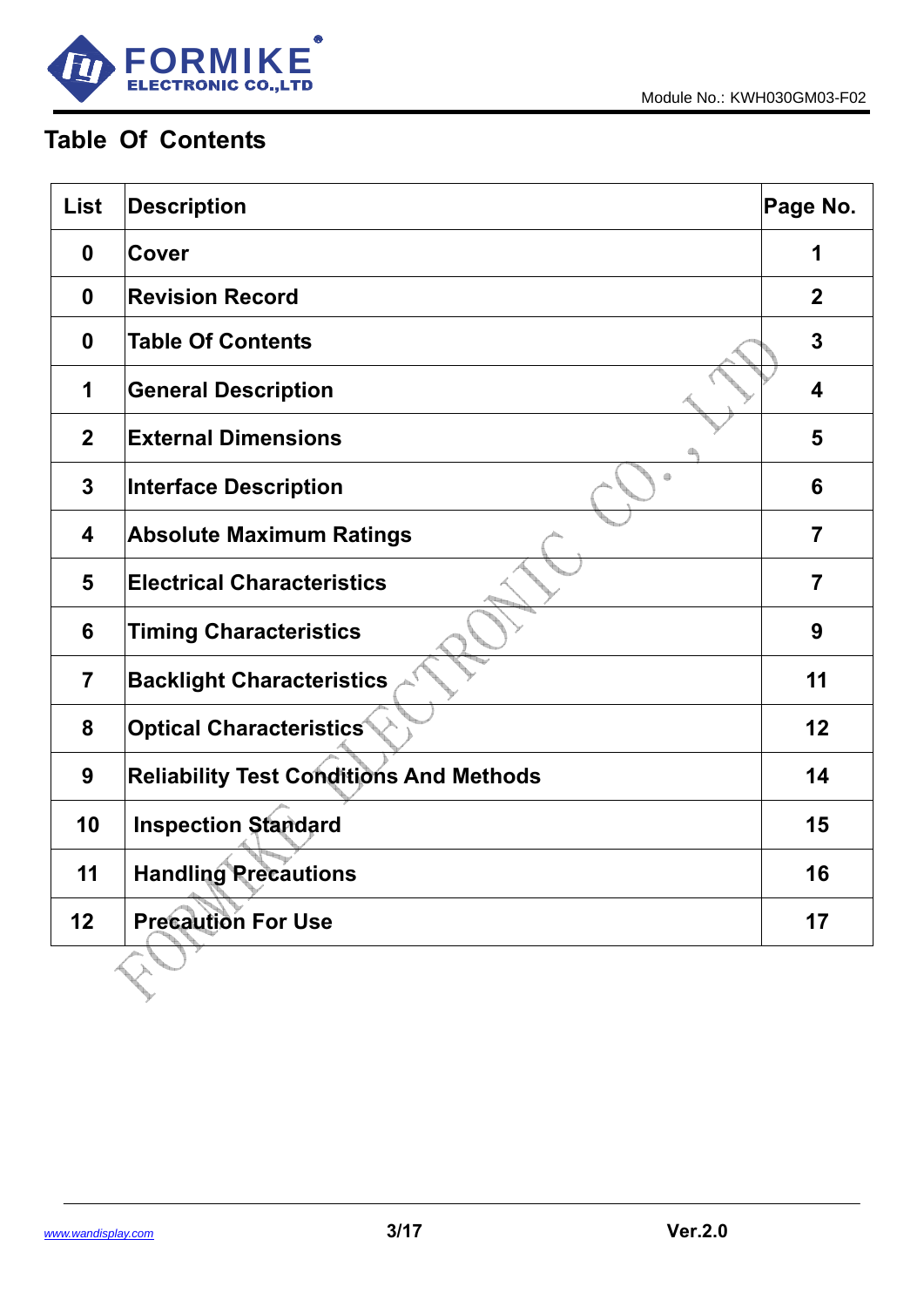

# **1. General Description**

### **1.1 Description**

KWH030GM03-F02 is a Transmissive type color active matrix liquid crystal display (LCD), which uses amorphous thin film transistor (TFT) as switching devices. This product is composed of a TFT LCD panel, driver IC, FPC, TP and backlight unit . The following table described the features of FORMIKE KWH030GM03-F02.

#### **1.2 Application**

Mobile phone, Multimedia products and other electronic Products Etc.

H. H.

#### **1.3 Features:**

| <b>pplication</b>          |                                 |              |
|----------------------------|---------------------------------|--------------|
| phone, Multimedia products |                                 |              |
| her electronic Products    |                                 |              |
| eatures:                   |                                 |              |
| <b>Features</b>            | Description                     | <b>UNITS</b> |
| LCD type                   | $3.0$ " $\sqrt{ }$ FT           |              |
| Dot arrangement            | $240 \left($ RGB $\right)$ ×400 | dots         |
| Driver IC                  | R61509V                         |              |
| <b>Color Depth</b>         | 65K/262K                        |              |
| Interface                  | CPU 8/9/16/18 bits              |              |
| Module size                | 45,04(W) ×77.00 (H)×3.7(T)      | mm           |
| Active area                | 38.88(W) $\times$ 64.80(H)      | mm           |
| Dot pitch                  | 0.162 (W) $\times$ 0.162 (H)    | mm           |
| <b>Back Light</b>          | 4 White LED In parallel         |              |
| With/Without TSP           | <b>With TSP</b>                 |              |
| Weight(g)                  | <b>TBD</b>                      |              |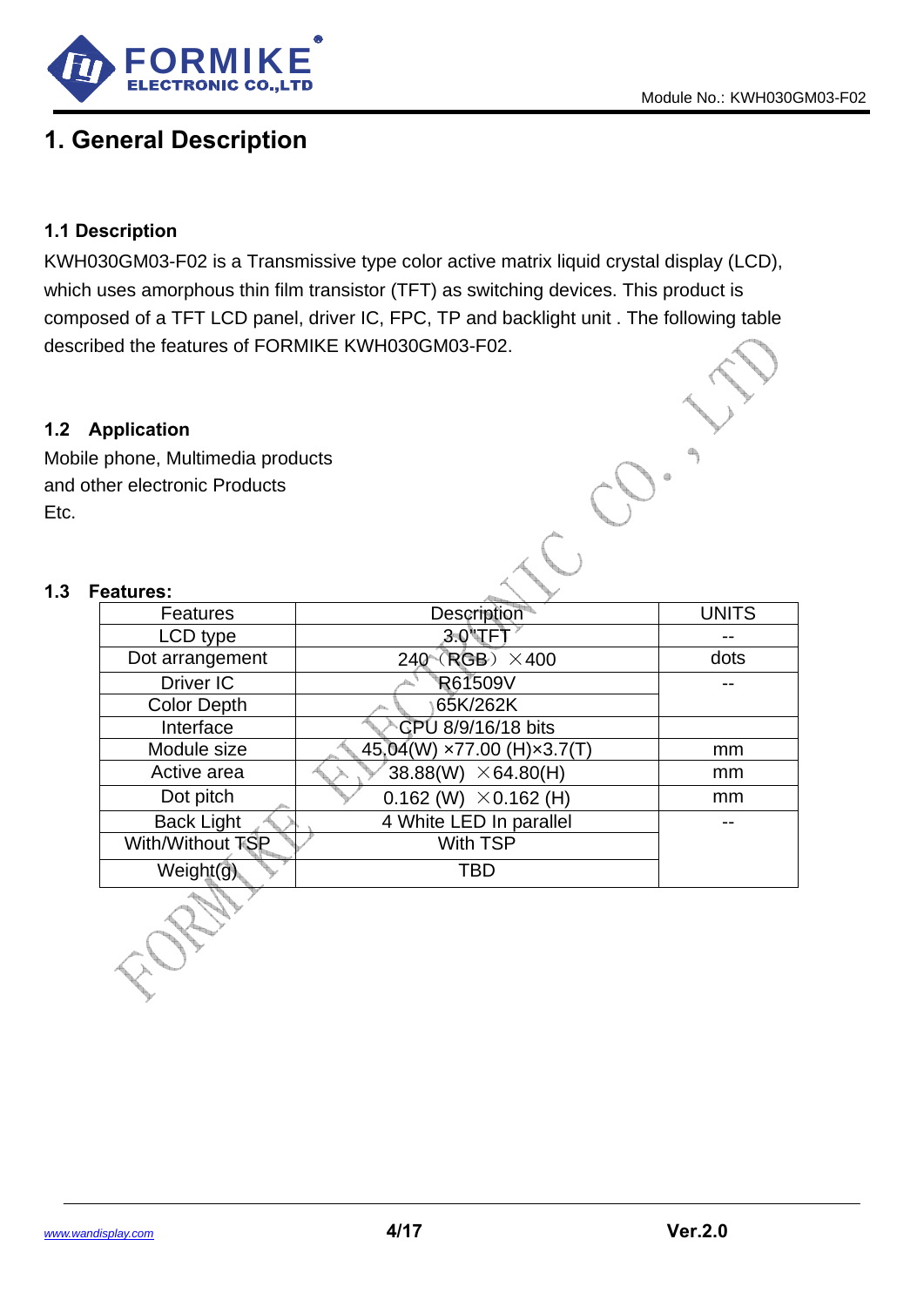

# **2. External Dimensions**

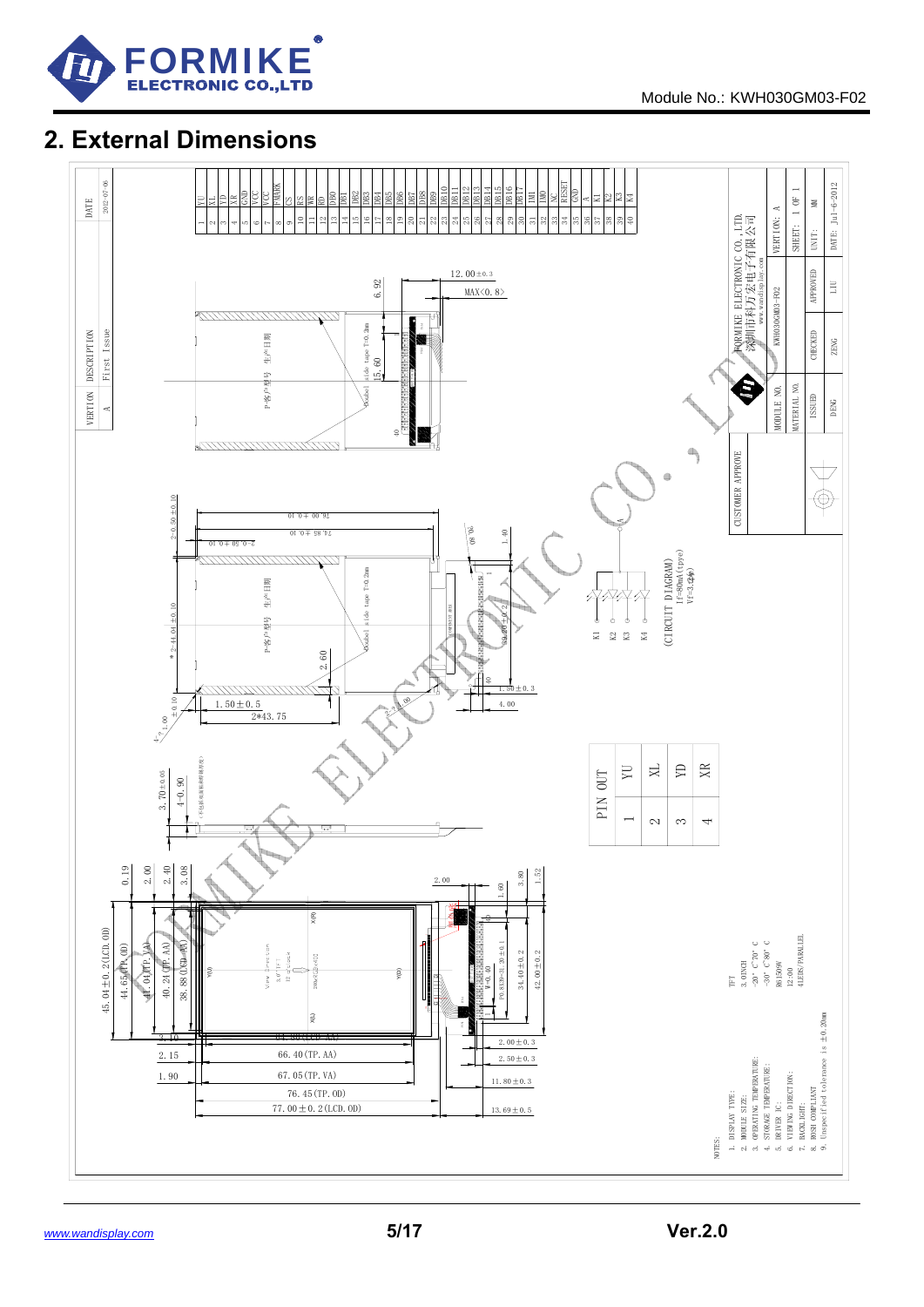

# **3. Interface Description**

|                          | PIN NO. PIN NAME | <b>DESCRIPTION</b>                                                    |
|--------------------------|------------------|-----------------------------------------------------------------------|
| 1                        | YU               | Touch Panel Up Side Wire.                                             |
| $\overline{2}$           | <b>XL</b>        | Touch Panel Left Side Wire.                                           |
| 3                        | YD               | Touch Panel Down Side Wire.                                           |
| $\overline{\mathcal{A}}$ | <b>XR</b>        | Touch Panel Right Side Wire.                                          |
| 5                        | <b>GND</b>       | Ground.                                                               |
| $6 - 7$                  | <b>VCC</b>       | Power supply (+2.5V~+3.3V).                                           |
| 8                        | <b>FMARK</b>     | Frame head pulse. FMARK is used when writing data to the internal.    |
| 9                        | <b>CS</b>        | Chip select signal, Active "L".                                       |
| 10                       | <b>RS</b>        | Command / Display data selection<br>0: command; 1: display data.      |
| 11                       | <b>WR</b>        | Write signal input, Active" L".                                       |
| 12                       | <b>RD</b>        | Read signal input, Active" L".                                        |
| 13                       | DB <sub>0</sub>  | 80-system-18-Bit Data Bus.                                            |
| 14                       | DB1              | 80-system-18-Bit Data Bus.                                            |
| 15                       | DB <sub>2</sub>  | 80-system-18-Bit Data Bus.                                            |
| 16                       | DB <sub>3</sub>  | 80-system-18-Bit Data Bus.                                            |
| 17                       | DB4              | 80-system-18-Bit Data Bus.                                            |
| 18                       | DB <sub>5</sub>  | 80-system-18-Bit Data Bus:                                            |
| 19                       | DB <sub>6</sub>  | 80-system-18-Bit Data Bus.                                            |
| 20                       | DB7              | 80-system-18-Bit Data Bus.                                            |
| 21                       | DB <sub>8</sub>  | 80-system-18-Bit Data Bus.                                            |
| 22                       | DB <sub>9</sub>  | 80-system-18-Bit Data Bus.                                            |
| 23                       | <b>DB10</b>      | 80-system-18-Bit Data Bus.                                            |
| 24                       | DB11             | 80-system-18-Bit Data Bus.                                            |
| 25                       | <b>DB12</b>      | 80-system-18-Bit Data Bus.                                            |
| 26                       | DB <sub>13</sub> | 80-system-18-Bit Data Bus.                                            |
| 27                       | <b>DB14</b>      | 80-system-18-Bit Data Bus.                                            |
| 28                       | DB <sub>15</sub> | 80-system-18-Bit Data Bus.                                            |
| 29                       | <b>DB16</b>      | 80-system-18-Bit Data Bus.                                            |
| 30                       | DB17             | 80-system-18-Bit Data Bus.                                            |
| 31                       | IM <sub>1</sub>  | 8080 System Interface Selection:                                      |
|                          | IMO <sup>®</sup> | $IM1=0$ $IM0=0$<br>8080<br>18-Bit system Interface. DB[0-17]          |
|                          |                  | $IM1=0$ $IM0=1$<br>8080<br>9-Bit system Interface. DB[9-17]           |
| 32                       |                  | 16-Bit system Interface. DB[1-8] DB[10-17]<br>$IM1=1$ $IM0=0$<br>8080 |
|                          |                  | 8-Bit system Interface. DB[10-17]<br>$IM1 = 1$ $IM0 = 1$<br>8080      |
|                          |                  | Unused pins please connect the GND.                                   |
| 33                       | <b>NC</b>        | NC.                                                                   |
| 34                       | <b>RESET</b>     | Reset input pin, When reset is "L", Initialization is executed.       |
| 35                       | <b>GND</b>       | Ground.                                                               |
| 36                       | LEDA             | Power supply for LED backlight Anode input.                           |
| 37-40                    | LEDK1-K4         | Power supply for LED backlight Cathode input.                         |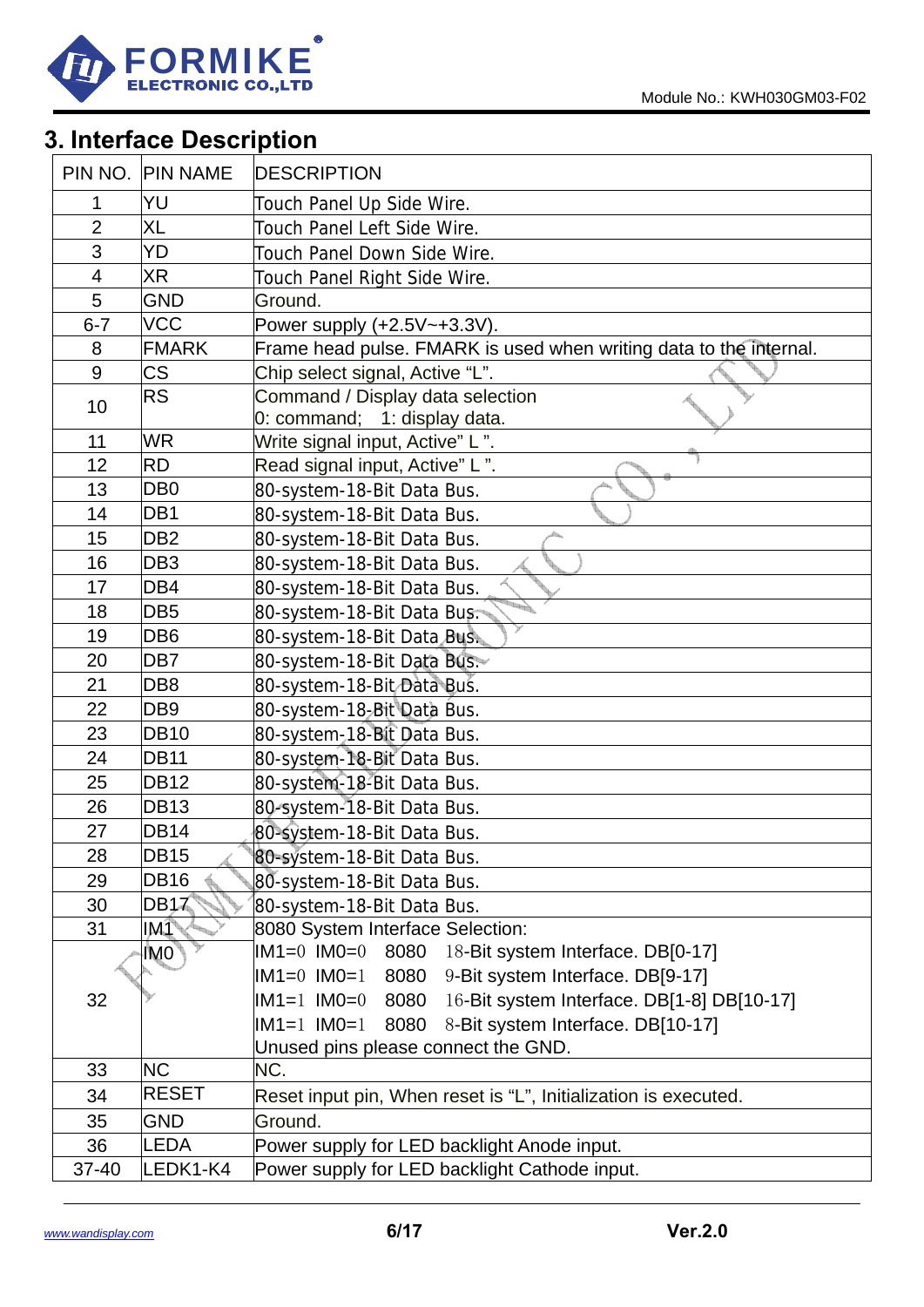

# **4. Absolute Maximum Ratings**

| Items                   | Symbol       | Unit | Value                 | Note |
|-------------------------|--------------|------|-----------------------|------|
| Power supply voltage 1  | VCC, IOVCC   | v    | $-0.3 - +4.6$         | 1, 2 |
| Power supply voltage 2  | VCI-AGND     | V    | $-0.3 - +4.6$         | 1, 3 |
| Power supply voltage 3  | DDVDH - AGND | V    | $-0.3 - +6.5$         | 1, 4 |
| Power supply voltage 4  | AGND - VCL   | V    | $-0.3 - +4.6$         |      |
| Power supply voltage 5  | DDVDH - VCL  | v    | $-0.3 - +9.0$         | 1, 5 |
| Power supply voltage 7  | AGND-VGL     | V    | $-0.3 - +13.0$        | 1,6  |
| Power supply voltage 8  | VGH – VGL    | V    | $-0.3 - +30.0$        | 1    |
| Power supply voltage 9  | VCI – VGL    | V    | $-0.3 - +6.5$         | 1, 7 |
| Power supply voltage 10 | VPP1         | V    | $-0.3 - +10.0$        |      |
| Power supply voltage 11 | VPP3A        | V    | $-0.3 - +0.3$         |      |
| Input voltage           | Vt           | V    | $-0.3 - 10$ VCC + 0.3 | 1    |
| Operation temperature   | Topr         | °C   | $-40 - +85$           | 1,8  |
| Storage temperature     | Tstg         | °C   | $-55 \sim +110$       |      |

Notes: 1. If used beyond the absolute maximum ratings, the LSI may be permanently damaged. It is strongly recommended to use the LSI under the condition within the electrical characteristics in normal operation. If exposed to the condition not within the electrical characteristics, it may affect the reliability of the device.

- 2. Make sure VCC≥GND, and IOVCC≥GND.
- 3. Make sure VCI≥AGND.
- 4. Make sure DDVDH ≥ AGND.
- 5. Make sure DDVDH≥VCL.
- 6. Make sure AGND≥VGL.
- 7. Make sure VCI≥VGL.
- 8. The DC/AC characteristics of the die and wafer products are guaranteed at 85°C.

# **5. Electrical Characteristics**

| Item                                                           | Sym<br>bol       | Unit | <b>Test Condition</b>                      | Min.                  | Typ.                     | Max.                         | Note |
|----------------------------------------------------------------|------------------|------|--------------------------------------------|-----------------------|--------------------------|------------------------------|------|
| Input "High"level voltage 1<br>Interface pin (Except for RESX) | $V_{\text{BH}}$  | V    | IOVCC=1.65V $\sim$ 1.95V                   | 0.80x<br><b>IOVCC</b> |                          | <b>IOVCC</b>                 | 1, 2 |
| Input "Low" level voltage 1<br>Interface pin (Except for RESX) | $V_{n,1}$        | v    | IOVCC=1.65V $\sim$ 1.95V                   | $\mathbf{0}$          | –                        | $0.20\times$<br><b>IOVCC</b> | 1, 2 |
| Input "High" level voltage 2<br><b>RESX pin</b>                | $V_{\text{H2}}$  | v    | IOVCC=1.65V $\sim$ 1.95V                   | 0.90x<br><b>IOVCC</b> |                          | <b>IOVCC</b>                 | 1, 2 |
| Input "Low" level voltage 2<br><b>RESX pin</b>                 | $V_{12}$         | v    | IOVCC=1.65V $\sim$ 1.95V                   | $\mathbf{0}$          |                          | $0.10\times$<br><b>IOVCC</b> | 1,2  |
| Output "High" level voltage 1<br>(DB[17:0],TE, LEDPWM)         | $V_{\text{OH1}}$ | V    | $IOVCC=1.65V \sim 1.95V,$<br>$IOH = 0.1mA$ | 0.8x<br><b>IOVCC</b>  | $\overline{\phantom{0}}$ | $\overline{\phantom{0}}$     | 1    |
| Output "Low" level voltage 1<br>(DB[17:0],TE, LEDPWM)          | $V_{OL1}$        | V    | IOVCC=1.65V~1.95V,<br>$IOL=0.1mA$          |                       |                          | $0.20\times$<br><b>IOVCC</b> | 1    |
| Bus interface pin input/output Leakage current                 | h.               | uА   | $V$ in=0 $\sim$ IOVCC                      | $-1$                  |                          | 1                            | 4    |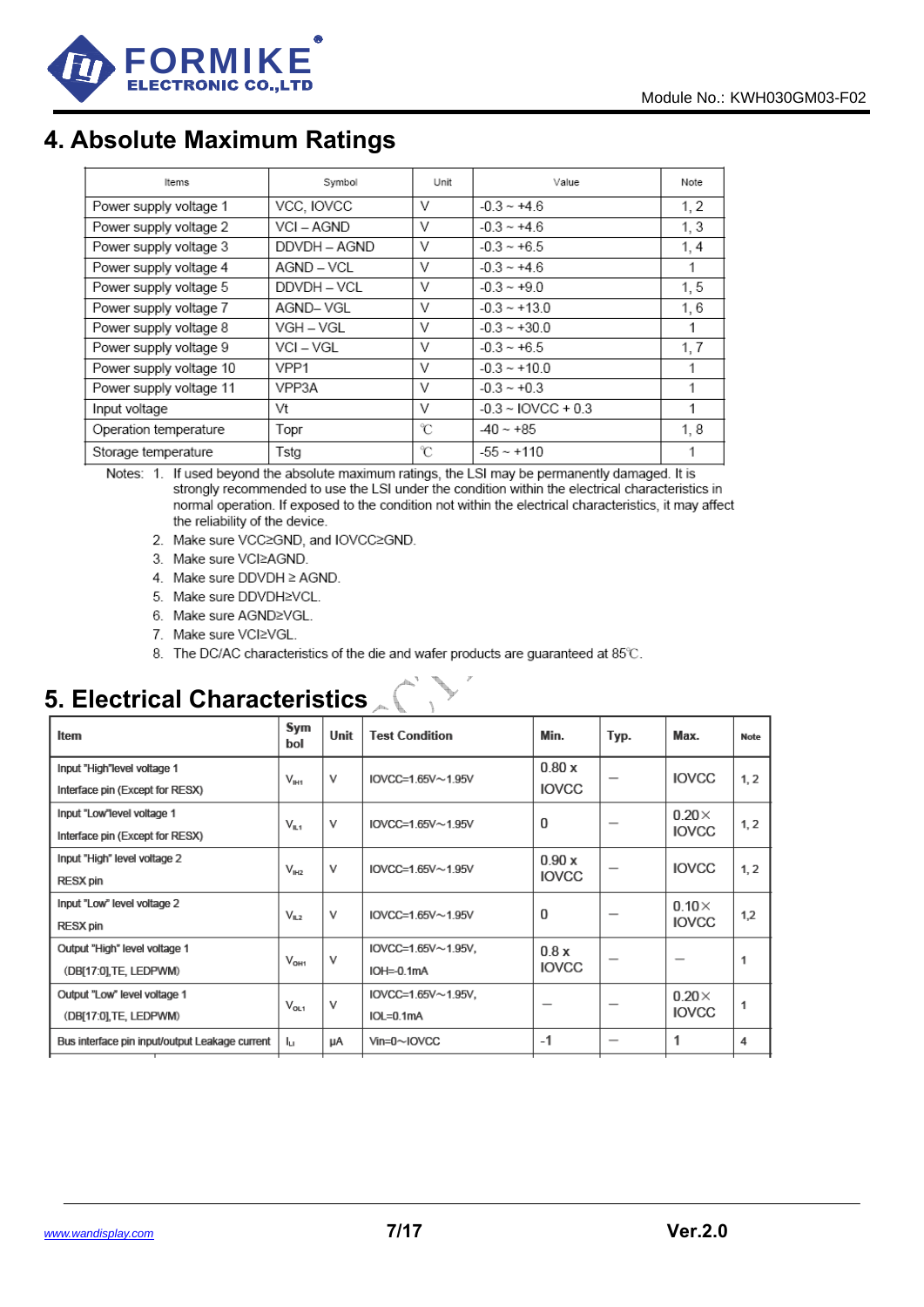

#### Module No.: KWH030GM03-F02

| Current<br>consumption<br>((IOVCC-GND) + | Normal mode<br>(260k color display<br>operation)                   | $I_{\text{OPT}}$ | mA | 320 line drive, IOVCC=1.80V,<br>VCI=2.80V, fFLM=60Hz, Ta=25C,<br>frame memory data: 18'h00000,<br>BLCON=0                                                  | $\qquad \qquad -$        | 1.0 | <b>TBD</b> | 5,6 |
|------------------------------------------|--------------------------------------------------------------------|------------------|----|------------------------------------------------------------------------------------------------------------------------------------------------------------|--------------------------|-----|------------|-----|
|                                          | Idel mode<br>(64 line partial display)                             | $I_{op2}$        | μA | 64 line partial display, IOVCC=1.80V,<br>VCI=2.80V, fFLM=40Hz, Ta=25C,<br>$BC2=0.$<br>frame memory data: 18h'00000,<br>BLCON=0                             | $\qquad \qquad -$        | 400 | <b>TBD</b> | 5,6 |
|                                          | Normal mode<br>(260k-color display)<br>operation)<br><b>BLC ON</b> | $I_{OP3}$        | mA | 320 line drive, IOVCC=1.80V,<br>VCI=2.80V, fFLM=60Hz, Ta=25C,<br>frame memory data: 18'h00000,<br>BLCON=1                                                  | $\overline{\phantom{0}}$ | 1.2 | <b>TBD</b> | 5,6 |
|                                          | Sleep mode                                                         | $I_{\rm{RT}}$    | uА | IOVCC= 1.80V, Ta=25°C                                                                                                                                      |                          | 50  | 250        | 5,6 |
|                                          | Frame memory access<br>mode                                        | <b>L</b> RAM     | mA | IOVCC=1.80V, VCI=2.80V,<br>tCYCW=70ns, Ta=25C, consecutive<br>frame memory access during display<br>operation. 8bits x 2 transfer<br>Write data: 18'h00000 | $\overline{\phantom{0}}$ | 2.8 | <b>TBD</b> | 5,6 |

## **Step-up Circuit Characteristics**

| Item                      |              | Unit | <b>Test condition</b>                                                                                                                                                                                                                                  | Min.  | Typ.     | Max.    | Note                                    |
|---------------------------|--------------|------|--------------------------------------------------------------------------------------------------------------------------------------------------------------------------------------------------------------------------------------------------------|-------|----------|---------|-----------------------------------------|
|                           | <b>DDVDH</b> | v    | IOVCC=1.80V, VCI = 2.8V, Ta=25C, DIV"=2'h1, RTN"=5'h11,<br>VC=3'h1, BT=3'h2, AP*=2'h3, DC0*=3'h4, DC1*=3'h3,<br>C11=C12=C31=C21=C22=1[uF]/B characteristics,<br>DDVDH=VGH=VGL=VCL=1[uFJ/B characteristics, no load<br>on the panel, lload1=-3 [mA]     | 4.80  | 5.10     |         | Step-<br><b>up</b><br>Output<br>Voltage |
| Step-up Output<br>Voltage | <b>VGH</b>   | v    | IOVCC=1.80V, VCI = 2.8V, Ta=25C, DIV"=2'h1, RTN"=5'h11,<br>VC=3'h1, BT=3'h2, AP*=2'h3, DC0*=3'h4, DC1*=3'h3,<br>C11=C12=C31=C21=C22=1[uF]/B characteristics,<br>DDVDH=VGH=VGL=VCL =1[uF]/B characteristics, lload2 =-<br>100[uA], no load on the panel | 14.40 | 15.10    |         |                                         |
|                           | VGL          | v    | IOVCC=1.80V, VCI = 2.8V, Ta=25C, DIV"=2'h1, RTN"=5'h11,<br>VC=3'h1, BT=3'h2, AP*=2'h3, DC0*=3'h4, DC1*=3'h3,<br>C11=C12=C31=C21=C22=1[uF]/B characteristics,<br>DDVDH=VGH=VGL=VCL =1[uF]/B characteristics,<br>lload3=+100[uA], no load on the panel   |       | $-10.00$ | $-9.60$ |                                         |
|                           | <b>VCL</b>   | v    | IOVCC=1.80V, VCI = 2.8V, Ta=25C, DIV"=2'h1, RTN"=5'h11,<br>VC=3'h1, BT=3'h2, AP*=2'h3, DC0*=3'h4, DC1*=3'h3,<br>C11=C12=C31=C21=C22=1[uF]/B characteristics,<br>DDVDH=VGH=VGL=VCL =1[uFJ/B characteristics,<br>lload4=+200[uA], no load on the panel   |       | $-2.55$  | $-2.40$ |                                         |

## Power Supply Voltage Range (Ta=-40C ~ +85C, GND=AGND=0V)

| Item                           | Symbol | Unit | Min. | Typ. | Max.  | Condition |
|--------------------------------|--------|------|------|------|-------|-----------|
| I Power supply voltage   IOVCC |        |      | 1.65 | 1.80 | 1.950 |           |
| Power supply voltage           | VCI    |      | 2.50 | 2.80 | 3.30  | $\sim$    |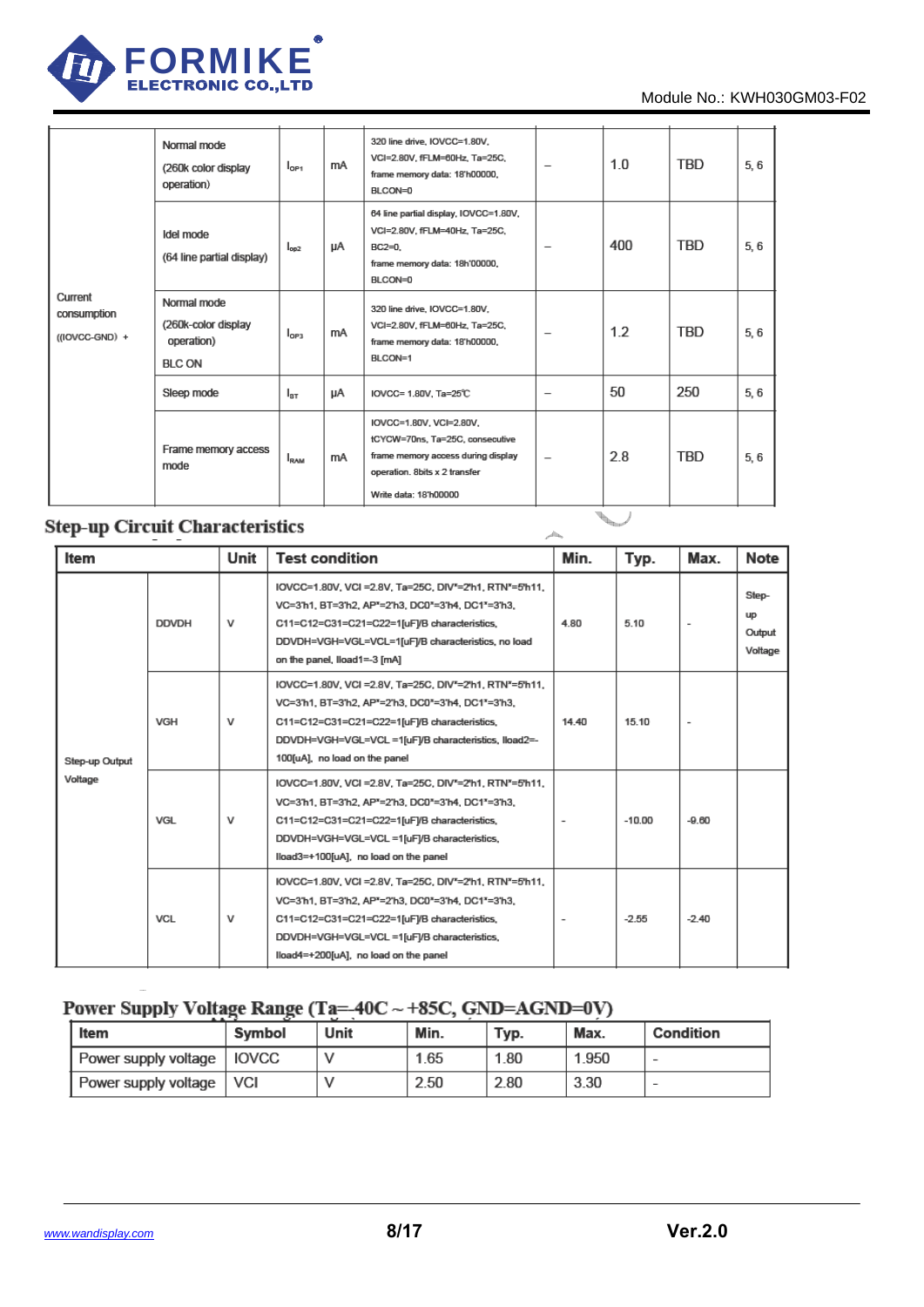

# **6.Timing Characteristics.**

## **6.1 Reset Timing Characteristics.**



- Note 1: The reset cancel includes also required time for loading ID bytes. VCOM setting and other settings from NV memory to registers. This loading is done every time when there is HW reset cancel time (tRT) within 5 ms after a rising edge of RESX.
- Note 2: Spike due to an electrostatic discharge on RESX line does not cause irregular system reset according to the table below: -

| <b>RESX Pulse</b>    | Action         |  |  |  |
|----------------------|----------------|--|--|--|
| Shorter than 5us     | Reset Rejected |  |  |  |
| Longer than 10us     | Reset          |  |  |  |
| Between 5us and 10us | Reset starts   |  |  |  |

Note 3: During the Resetting period, the display will be blanked (The display is entering blanking sequence, which maximum time is 120 ms, when Reset Starts in Sleep Out -mode. The display remains the blank state in Sleep In-mode.) And then return to Default condition for Hardware Reset.

Note 4: Spike Rejection also applies during a valid reset pulse as shown below:



Note 5: When Reset applied during Sleep In Mode.

Note 6: When Reset applied during Sleep Out Mode.

Note 7: It is necessary to wait 5msec after releasing RESX before sending commands. Also Sleep Out command cannot be sent for 120msec.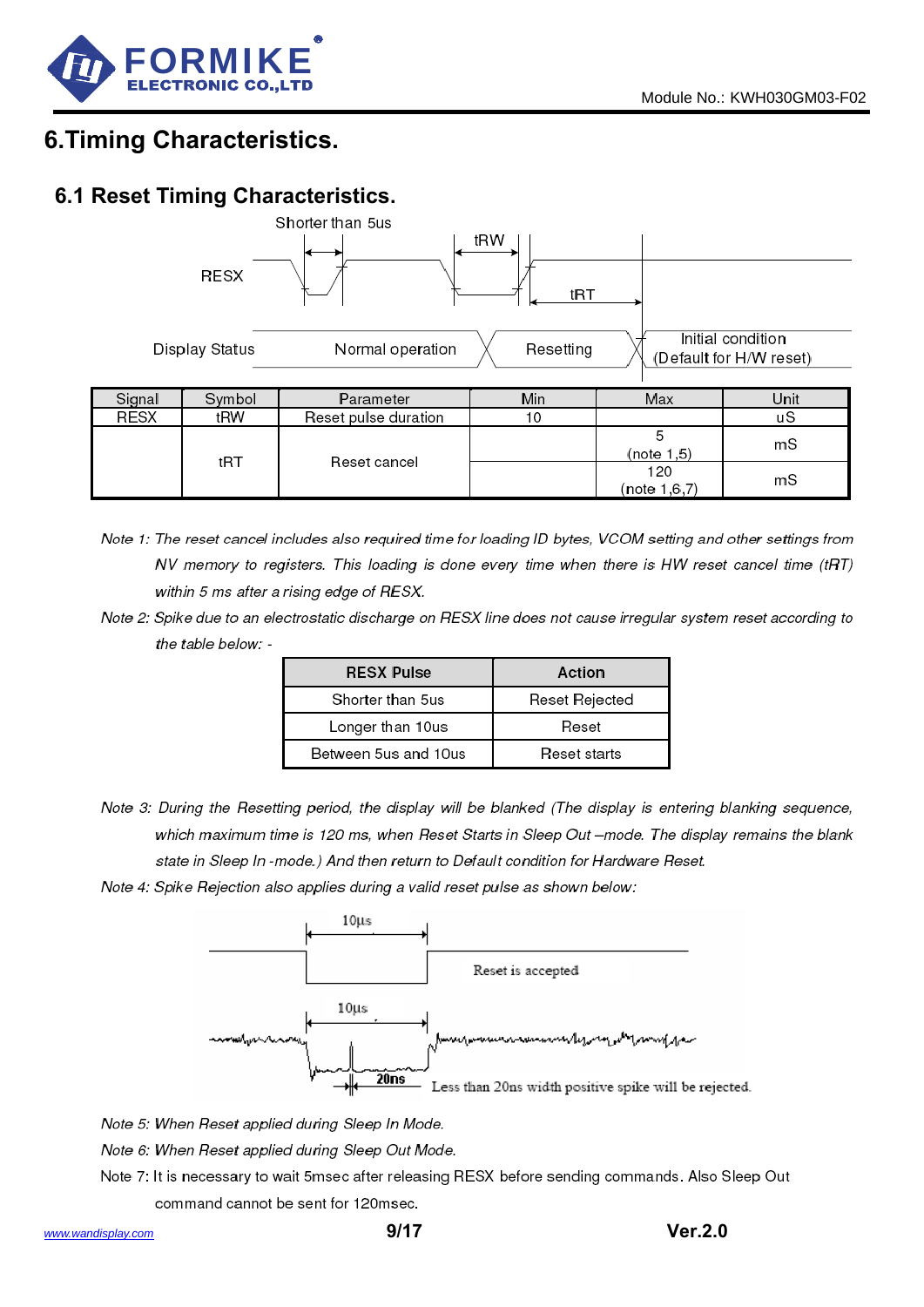

## **6.2. i80-System Interface Timing Characteristics.**

## Display Parallel 18/16/9/8-bit Interface Timing Characteristics (8080- I system)



| Signal              | Symbol | Parameter                          | min                      | max                      | Unit | <b>Description</b>                        |
|---------------------|--------|------------------------------------|--------------------------|--------------------------|------|-------------------------------------------|
| DCX                 | tast   | Address setup time                 | 0                        |                          | ns   |                                           |
|                     | taht   | Address hold time (Write/Read)     | 0                        | $\overline{\phantom{a}}$ | ns   |                                           |
|                     | tchw   | CSX "H" pulse width                | 0                        | $\blacksquare$           | ns   |                                           |
|                     | tcs    | Chip Select setup time (Write)     | 15                       | $\overline{\phantom{a}}$ | ns   |                                           |
| CSX                 | trcs   | Chip Select setup time (Read ID)   | 45                       | $\overline{\phantom{a}}$ | ns   |                                           |
|                     | trcsfm | Chip Select setup time (Read FM)   | 355                      | $\overline{\phantom{a}}$ | ns   |                                           |
|                     | tcsf   | Chip Select Wait time (Write/Read) | 10                       | $\overline{\phantom{a}}$ | ns   |                                           |
|                     | twc    | Write cycle                        | 66                       |                          | ns   |                                           |
| WRX                 | twrh   | Write Control pulse H duration     | 15                       | $\overline{\phantom{a}}$ | ns   |                                           |
|                     | twrl   | Write Control pulse L duration     | 15                       | $\overline{\phantom{a}}$ | ns   |                                           |
|                     | trcfm  | Read Cycle (FM)                    | 450                      | $\overline{\phantom{a}}$ | ns   |                                           |
| RDX (FM)            | trdhfm | Read Control H duration (FM)       | 90                       | $\overline{\phantom{a}}$ | ns   |                                           |
|                     | trdlfm | Read Control L duration (FM)       | 355                      | $\overline{\phantom{a}}$ | ns   |                                           |
|                     | trc    | Read cycle (ID)                    | 160                      | $\overline{\phantom{a}}$ | ns   |                                           |
| RDX (ID)            | trdh   | Read Control pulse H duration      | 90                       | $\overline{\phantom{a}}$ | ns   |                                           |
|                     | trdl   | Read Control pulse L duration      | 45                       | $\overline{\phantom{a}}$ | ns   |                                           |
|                     | tdst   | Write data setup time              | 10                       | $\overline{\phantom{a}}$ | ns   |                                           |
| D[17:0],            | tdht   | Write data hold time               | 10                       |                          | ns   |                                           |
| D[15:0],<br>D[8:0], | trat   | Read access time                   |                          | 40                       | ns   | For maximum CL=30pF<br>For minimum CL=8pF |
|                     | tratfm | Read access time                   | $\overline{\phantom{a}}$ | 340                      | ns   |                                           |
| D[7:0]              | trod   | Read output disable time           | 20                       | 80                       | ns   |                                           |

Note: Ta = -30 to 70 °C, VDDI=1.65V to 3.3V, VCI=2.5V to 3.3V, VSS=0V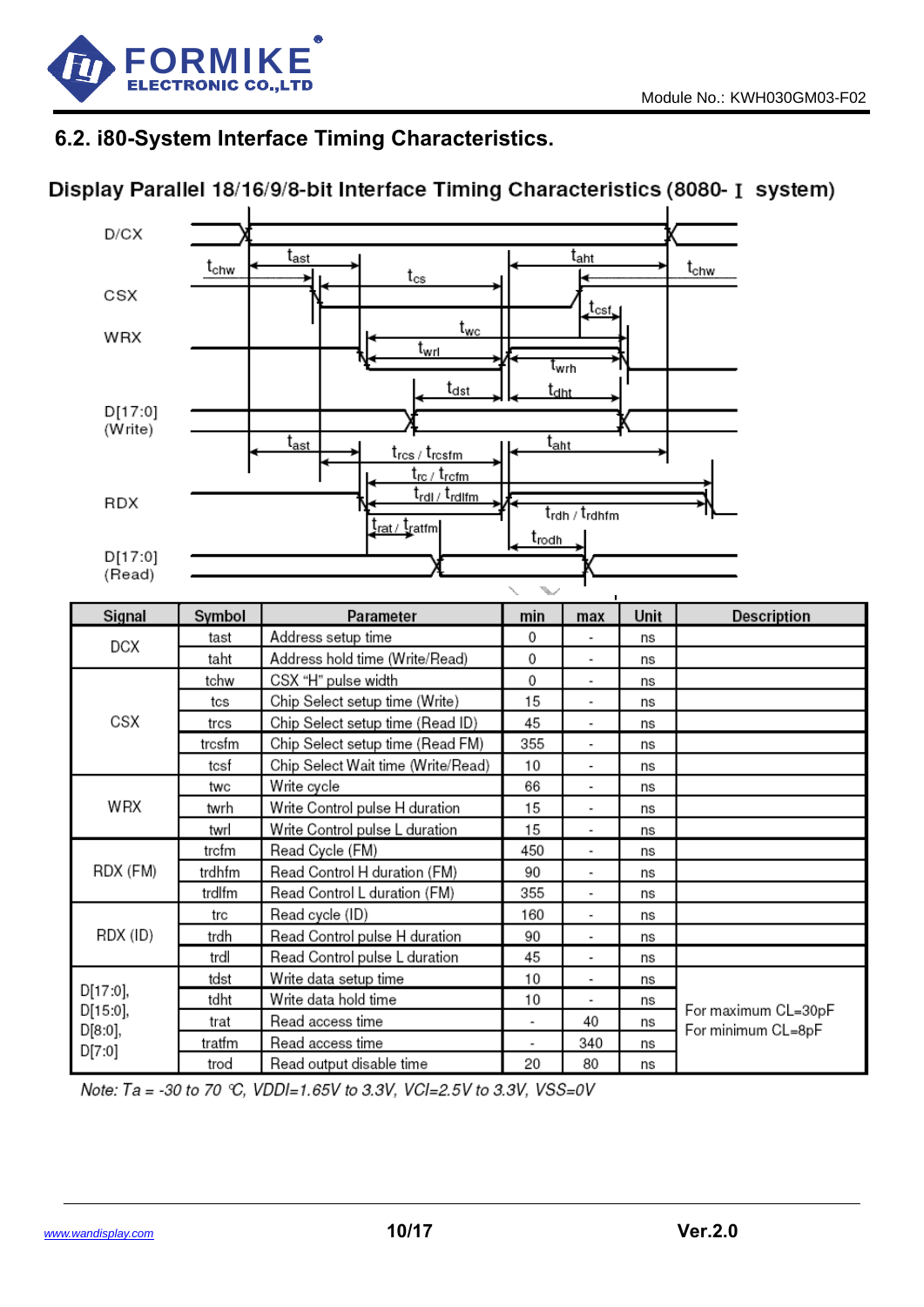

# **7. Backlight Characteristics.**



| Item                            | Symbol | <b>MIN</b> | <b>TYP</b> | MAX            | <b>UNIT</b>                 | Test<br>Condition | <b>Note</b> |
|---------------------------------|--------|------------|------------|----------------|-----------------------------|-------------------|-------------|
| Supply Voltage                  | Vf     | 3.0        | 3.2        | 3.4            | v                           | $If=80$ mA        |             |
| Supply Current                  | If     | ۰          | 80         | $\blacksquare$ | mA                          | $\blacksquare$    |             |
| Reverse Voltage                 | Vr     | ۰          |            | 5              | ν                           | 10uA              |             |
| Power dissipation               | Pd     |            | 256        |                | mW                          | $\blacksquare$    |             |
| Luminous Intensity for L<br>CM. |        |            | 320        |                | $\text{G}$ d/m <sup>2</sup> | $If=80$ mA        |             |
| Uniformity for LCM              | -      | 80         |            |                | ℅                           | $If=80$ mA        |             |
| Life Time                       |        | 50000      |            |                | Hr                          | $If=80$ mA        |             |
| <b>Backlight Color</b>          |        |            |            | <b>White</b>   |                             |                   |             |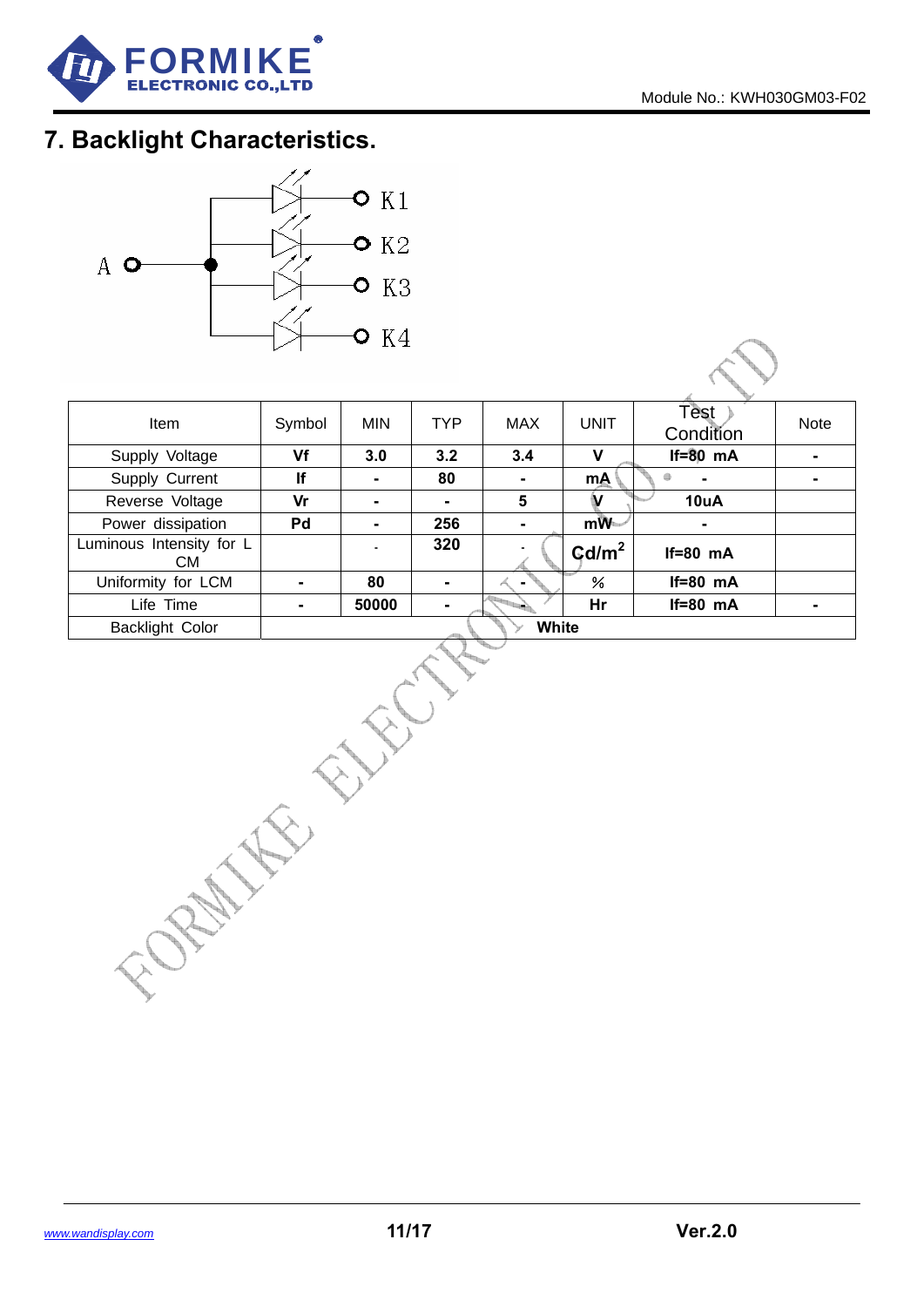

8. Optical Characteristics<br>(Using CPT LC+ EWV Polarizer+Corresponding Backlight, reference only)

| <b>ITEM</b>    |            | <b>SYMBOL</b>          | <b>CONDITION</b>    | MIN.  | TYP.  | MAX.  | <b>UNIT</b> | REMARK |
|----------------|------------|------------------------|---------------------|-------|-------|-------|-------------|--------|
| Transmittance  |            | Τ                      |                     | 5.2   | 5.5   |       | %           |        |
| Contrast Ratio |            | $\overline{\text{CR}}$ | $*1)$               |       | 250   | -     | --          | Note 3 |
| Response Time  |            | $Tr+Tf$                | $\overline{3)}$     | ÷.    | 30    |       | ms          | Note 4 |
|                | Vertical   | $\theta$ *2)           |                     | 100   | 110   | -     |             |        |
| Viewing        |            |                        | $CR \ge 10$         |       |       | ۰     |             | Note 5 |
| Angle          | Horizontal | $\phi$ *2)             |                     | 120   | 130   |       |             |        |
|                |            |                        |                     |       |       | -     |             |        |
|                |            | х                      |                     | 0.288 | 0.308 | 0.328 |             |        |
|                | White      | y<br>Y                 | $\theta = \phi = 0$ | 0.322 | 0.342 | 0.362 |             |        |
|                |            |                        |                     | 27.8  | 30.8  | 33.8  |             |        |
|                |            | х                      |                     | 0.633 | 0.653 | 0.673 |             |        |
|                | Red        | y<br>Y                 | $\theta = \phi = 0$ | 0.311 | 0.331 | 0.351 |             |        |
|                |            |                        |                     | 15.4  | 18.4  | 21.4  |             |        |
| Color Filter   |            | х                      |                     | 0.291 | 0.311 | 0.331 |             | Note 6 |
| Chromacicity   | Green      | y<br>Y                 | $\theta = \phi = 0$ | 0.554 | 0.574 | 0.594 |             |        |
|                |            |                        |                     | 55.0  | 59.0  | 63    |             |        |
|                |            | х                      |                     | 0.114 | 0.134 | 0.154 |             |        |
|                | Blue       | y<br>Y                 | $\theta = \phi = 0$ | 0.114 | 0.134 | 0.154 |             |        |
|                |            |                        |                     | 12.3  | 15.3  | 18.3  |             |        |
|                | NTSC       |                        |                     |       | 61%   |       |             |        |

Note 1.Ambient condition: 25°C ±2°C > 60±10%RH > under 10 Lunx in the darkroom  $\circ$ Note 2. Measure device: BM-5A (TOPCON) , viewing cone= 1°, IL=20mA 。

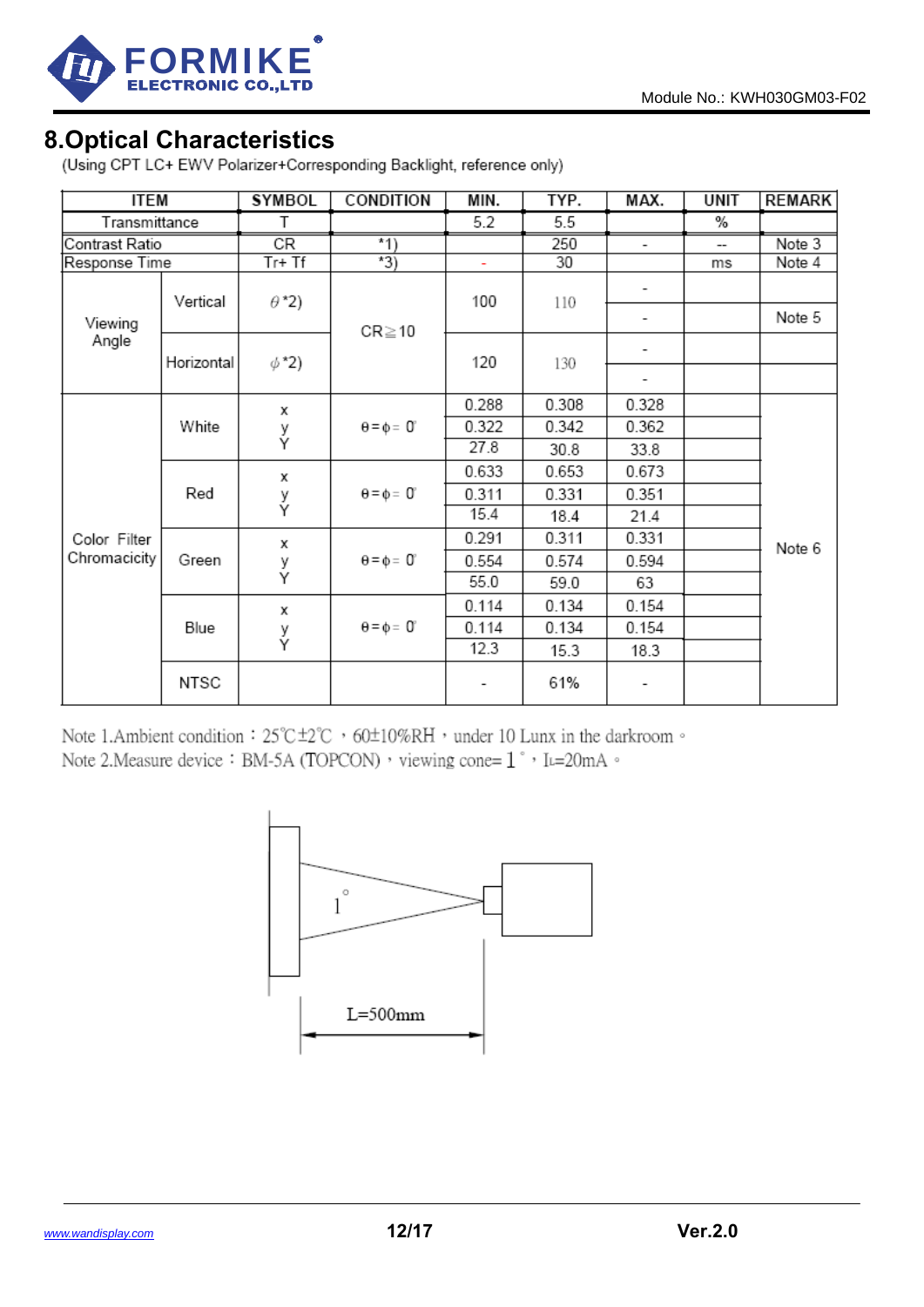

Note 3. Definition of Contrast Ratio: CR = White Luminance (ON) / Black Luminance (OFF)

Note 4. Definition of response time : The response time is defined as the time interval between the 10% and 90% amplitudes.



Note 5. Definition of view angle( $\theta$ ,  $\psi$ ) :



Note 6. Light source: C light.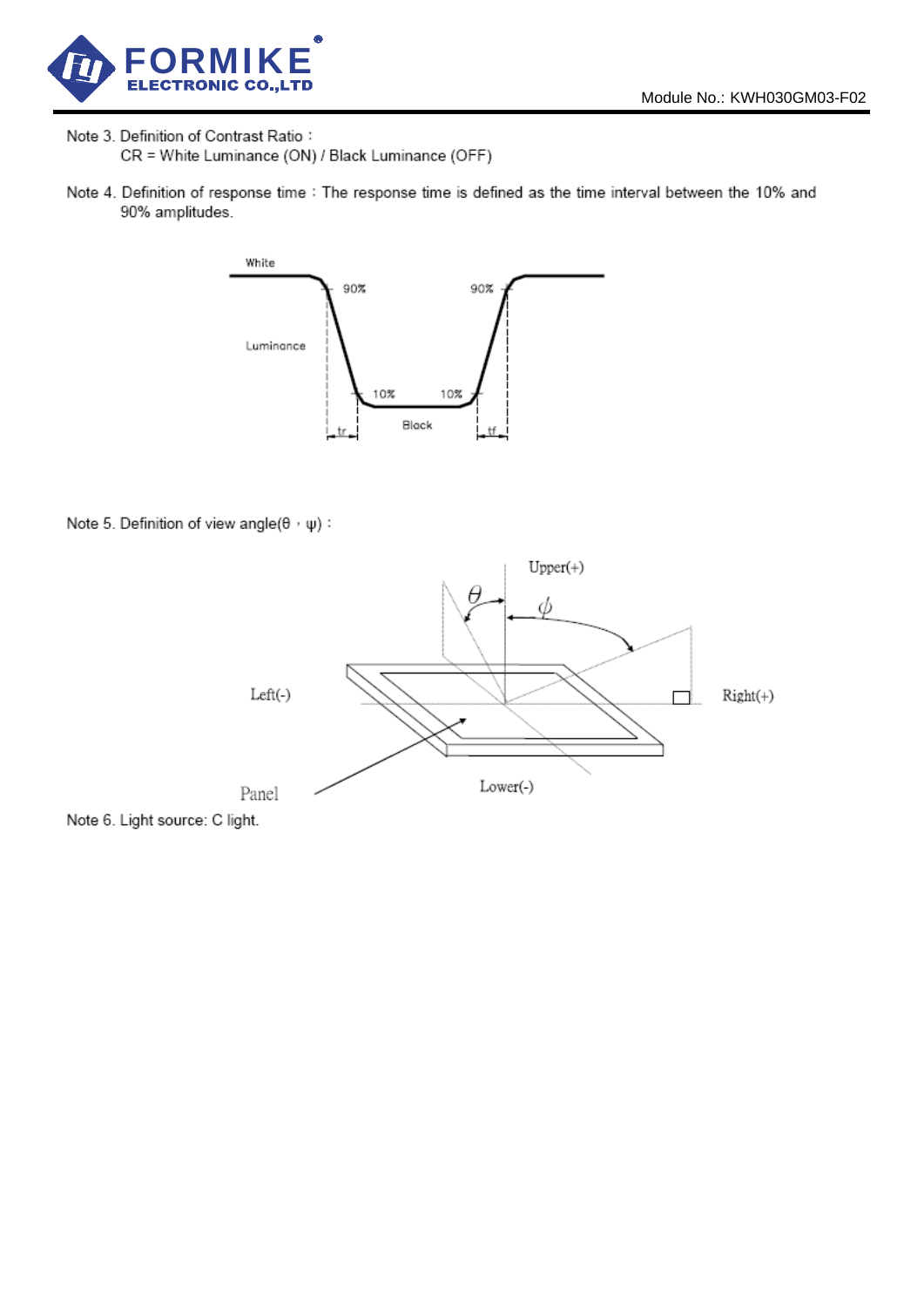

# **9. Reliability Test Conditions And Methods**

| NO.           | <b>TEST ITEMS</b>                | <b>TEST CONDITION</b>                                                                                                                                                     | <b>INSPECTION</b><br><b>AFTER</b><br><b>TEST</b>                                                                                      |
|---------------|----------------------------------|---------------------------------------------------------------------------------------------------------------------------------------------------------------------------|---------------------------------------------------------------------------------------------------------------------------------------|
| $\bigcirc$    | High<br>Temperature<br>Storage   | $80^{\circ}$ C $\pm$ 2 $^{\circ}$ C $\times$ 200Hours                                                                                                                     |                                                                                                                                       |
| $\circled{2}$ | Temperature<br>Low<br>Storage    | $-30^{\circ}$ C $\pm 2^{\circ}$ C $\times$ 200Hours                                                                                                                       |                                                                                                                                       |
| $\circledS$   | Temperature<br>High<br>Operating | 70°C $\pm$ 2°C $\times$ 120Hours                                                                                                                                          |                                                                                                                                       |
| $\circled{4}$ | Temperature<br>Low<br>Operating  | $-20^{\circ}\text{C} \pm 2^{\circ}\text{C}/120$ Hours                                                                                                                     | Inspection after 2~4 hours<br>⊲t⊾<br>storage<br>room<br>temperature, the samples                                                      |
| $\circledS$   | Temperature<br>Cycle(Storage)    | $-30$ °C $\pm$ 2 °C $\Longleftrightarrow$<br>$25 \text{ }^{\circ}\text{C}$<br>$80^{\circ}$ C $\pm 2^{\circ}$ C<br>(30min)<br>(5min)<br>(30min)<br>1cycle<br>Total 10cycle | should<br>be <i>free</i><br>from<br>defects:<br>1, Air buble in the LCD.<br>2, Sealleak.<br>3, Non-display.<br>4, Missing segments.   |
| $\circled{6}$ | Damp Proof Test                  | $50^{\circ}$ C $\pm$ 5 $^{\circ}$ C $\times$ 90%RH $\times$ 120Hours                                                                                                      | 5, Glass crack.                                                                                                                       |
| $\circled{7}$ | <b>Vibration Test</b>            | Frequency:10Hz~55Hz~10Hz<br>Amplitude:1.5M<br>direction<br>X, Y, Z<br>total<br>for<br>3hours<br>(Packing Condition)                                                       | 6, Current IDD is twice<br>higher than initial value.<br>7, The surface shall be<br>free from damage.<br>electric<br>8,<br><b>The</b> |
| $\circledR$   | <b>Drooping Test</b>             | Drop to the ground from 1M<br>height<br>one time<br>every side of carton.<br>(Packing Condition)                                                                          | Characteristics<br>requirements<br>shall<br>be<br>satisfied.                                                                          |
| $\circledS$   | <b>ESD Test</b>                  | Voltage:<br>8KV, R:330<br>土<br>$\Omega$<br>,C:150PF, Air<br>Mode, 10times                                                                                                 |                                                                                                                                       |

#### REMARK:

1,The Test samples should be applied to only one test item.

2,Sample side for each test item is 5~10pcs.

3, For Damp Proof Test, Pure water (Resistance > 10MΩ) should be used.

4,In case of malfunction defect caused by ESD damage,if it would be recovered to normal state after resetting, it would be judge as a good part.

5,EL evaluation should be excepted from reliability test with humidity and temperature: Some defects such as black spot/blemish can happen by natural chemical reaction with humidity and Fluorescence EL has.

6, Failure Judgment Criterion: Basic Specification Electrical Characteristic, Mechanical Characteristic, Optical Characteristic.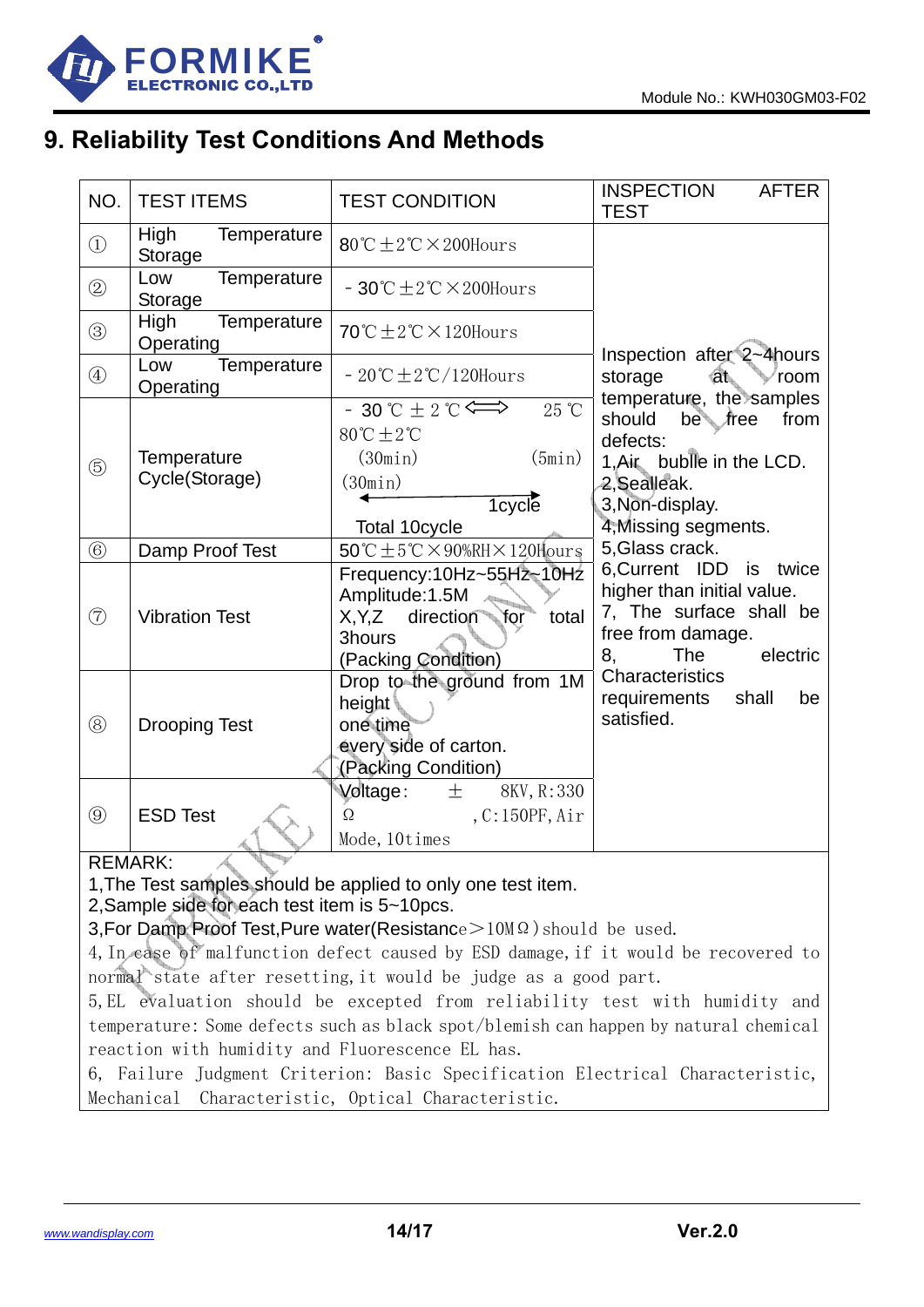

# **10.Inspection Standard**

This standard apply to TFT module specification.

1. Inspection condition:

Under daylight lamp 20~40W, product distance inspector'eye 30cm, incline degree  $30^{\circ}$  .



2. Inspection standard

| NO.         | Item                 |                                                                                                                                                                                                                                                                                                                                        | Inspection standard         | Rate   |                                   |  |
|-------------|----------------------|----------------------------------------------------------------------------------------------------------------------------------------------------------------------------------------------------------------------------------------------------------------------------------------------------------------------------------------|-----------------------------|--------|-----------------------------------|--|
|             |                      | Case of Dot defect is below<br>10": Bright Dot (whit spot):<br>2 Dark Dot (black spot) : "0" (In case of Dark Dot on<br>Main TFT LCD)<br>- NG if there's full Dot defect.<br>- Damaged less than the size of sub-pixel is not<br>counted as defect<br>- Dots darker than the size of sub-pixel are not<br>defined as bright dot defect |                             |        |                                   |  |
| 2.1<br>Dot  | area<br>size (mm)    |                                                                                                                                                                                                                                                                                                                                        | Acceptable number           |        |                                   |  |
|             | $\Phi \leq 0.10$     |                                                                                                                                                                                                                                                                                                                                        |                             | ignore |                                   |  |
|             | $0.10<\Phi\leq 0.15$ |                                                                                                                                                                                                                                                                                                                                        |                             | 3      | minor                             |  |
|             | $0.15<\Phi\leq 0.20$ |                                                                                                                                                                                                                                                                                                                                        | 2                           |        |                                   |  |
|             | $0.25<\Phi\leq 0.25$ |                                                                                                                                                                                                                                                                                                                                        |                             | 1      |                                   |  |
|             |                      | $0.25<\Phi$                                                                                                                                                                                                                                                                                                                            |                             |        | 0                                 |  |
|             |                      |                                                                                                                                                                                                                                                                                                                                        | Size (mm)                   |        | Acceptable number                 |  |
|             | ignore               | $W \le 0.03$                                                                                                                                                                                                                                                                                                                           |                             | ignore |                                   |  |
| 2.2<br>line |                      | $L \leqslant 4.0$                                                                                                                                                                                                                                                                                                                      | $0.03<\!\!\le\!\!\le\!0.04$ |        | 2                                 |  |
|             |                      | L $\leqslant$ 4.0                                                                                                                                                                                                                                                                                                                      | $0.04<$ W $\leqslant$ 0.05  |        | 1                                 |  |
|             |                      |                                                                                                                                                                                                                                                                                                                                        | 0.05 < W                    |        | Treat with dot<br>non-conformance |  |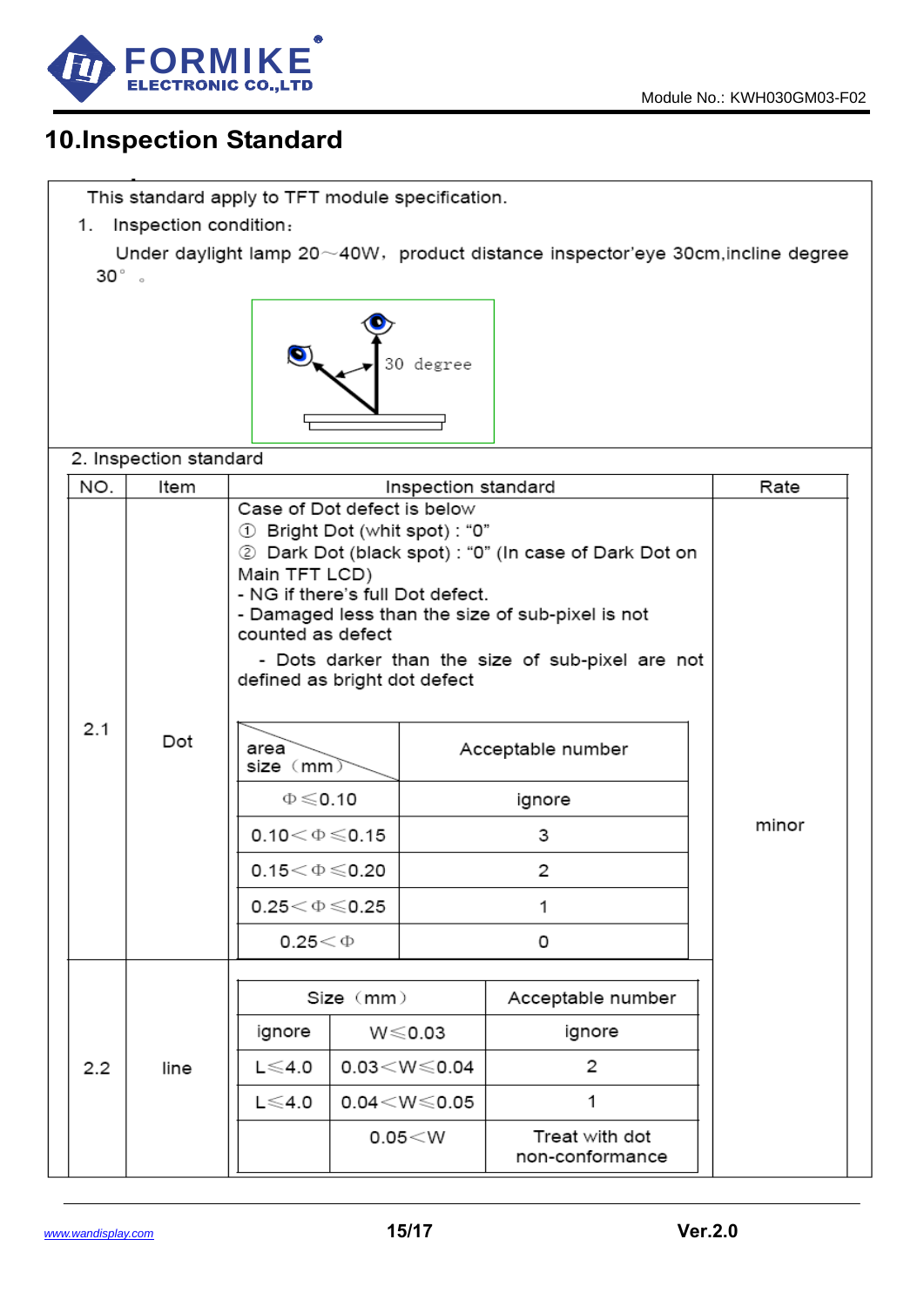d)



# **11. Handling Precautions**

#### 11.1 Mounting method

The LCD panel of FORMIKE ELECTRONIC CO,.LTD. module consists of two thin glass plates with polarizes which easily be damaged. And since the module in so constructed as to be fixed by utilizing fitting holes in the printed circuit board.

Extreme care should be needed when handling the LCD modules.

#### 11.2 Caution of LCD handling and cleaning

When cleaning the display surface, Use soft cloth with solvent

- Irecommended belowl and wipe lightly
- Isopropyl alcohol
- $\bullet$  Ethyl alcohol Do not wipe the display surface with dry or hard materials that will damage the polarizer surface.
- Do not use the following solvent: • Water
- 
- Aromatics

 Do not wipe ITO pad area with the dry or hard materials that will damage the ITO patterns Do not use the following solvent on the pad or prevent it from being contaminated:

- $\bullet$  Soldering flux
- Chlorine (CI), Salfur (S)

If goods were sent without being sili8con coated on the pad, ITO patterns could be damaged due to the corrosion as time goes on.

If ITO corrosion happen by miss-handling or using some materials such as Chlorine (CI), Salfur (S) from customer, Responsibility is on customer.

#### 11.3 Caution against static charge

The LCD module use C-MOS LSI drivers, so we recommended that you:

Connect any unused input terminal to Vdd or Vss, do not input any signals before power is turned on, and ground your body, work/assembly areas, assembly equipment to protect against static electricity.

#### 11.4 packing

- $\bullet$  Module employ LCD elements and must be treated as such.
- Avoid intense shock and falls from a height.
- To prevent modules from degradation, do not operate or store them exposed direct to sunshine or high temperature/humidity

#### 11.5 Caution for operation

- It is an indispensable condition to drive LCD's within the specified voltage limit since the higher voltage then the limit cause the shorter LCD life.
- An electrochemical reaction due to direct current causes LCD's undesirable deterioration, so that the use of direct current drive should be avoided.
- Response time will be extremely delayed at lower temperature then the operating temperature range and on the other hand at higher temperature LCD's how dark color in them. However those phenomena do not mean malfunction or out of order with LCD's, which will come back in the specified operation temperature.
- If the display area is pushed hard during operation, some font will be abnormally displayed but it resumes normal condition after turning off once.
- A slight dew depositing on terminals is a cause for electro-chemical reaction resulting in terminal open circuit. Usage under the maximum operating temperature, 50%Rh or less is required.